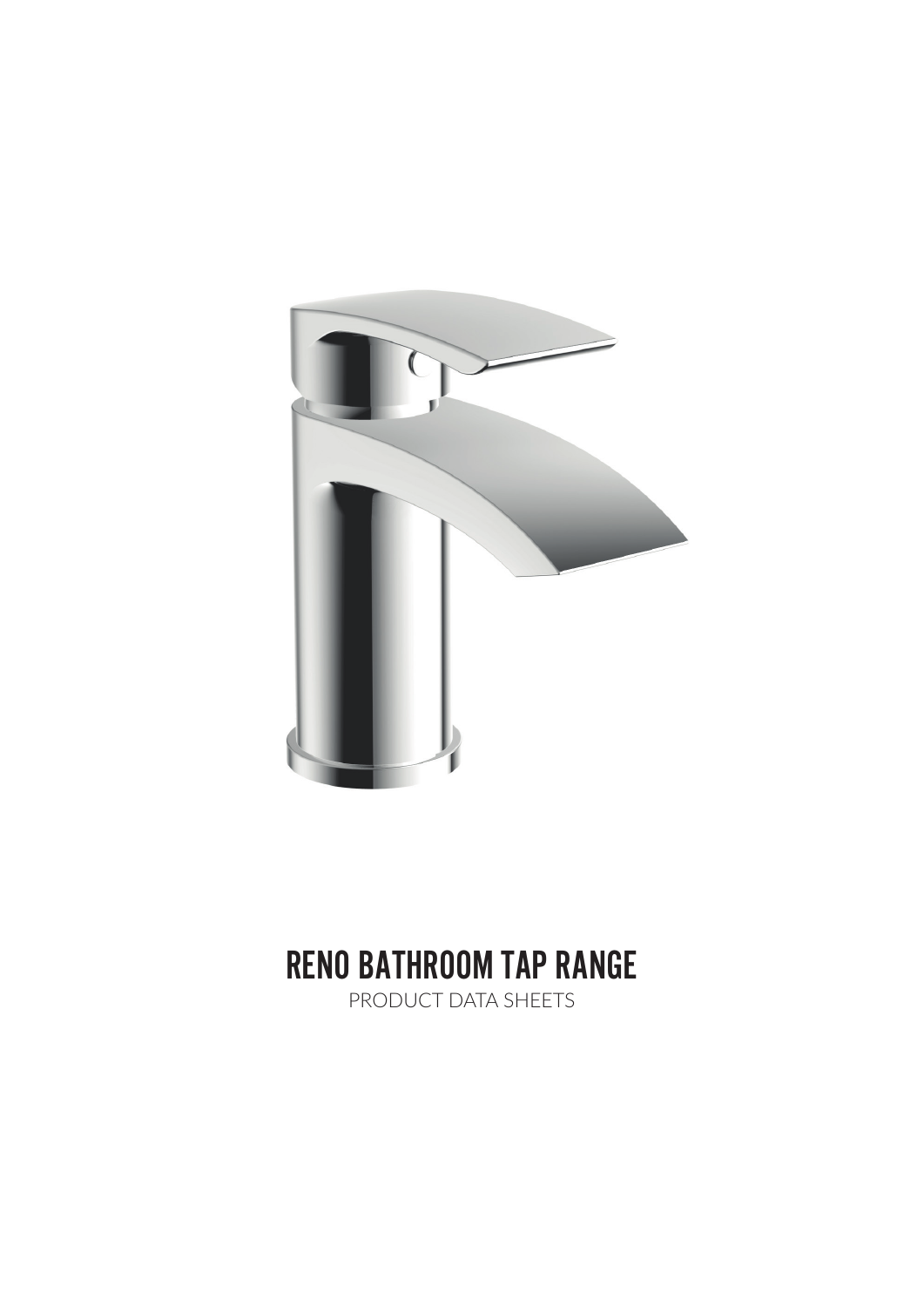PRODUCT DATA SHEFT

# RENO BATHROOM TAP RANGE Mono Basin Mixer

Product Code RENO201



### Operating Pressure

• 0.2 Bar

#### Features

- Chrome Finish
- Provided with Push Waste

Dimensions (measurements in mm)





| <b>Flow Rates</b>     |     |     |     |     |      |  |
|-----------------------|-----|-----|-----|-----|------|--|
| System Pressure (bar) | 0.2 | 0.5 |     |     |      |  |
| Flow Rate (L/min)     | 4.3 | 6.4 | 9.2 | 129 | 15.8 |  |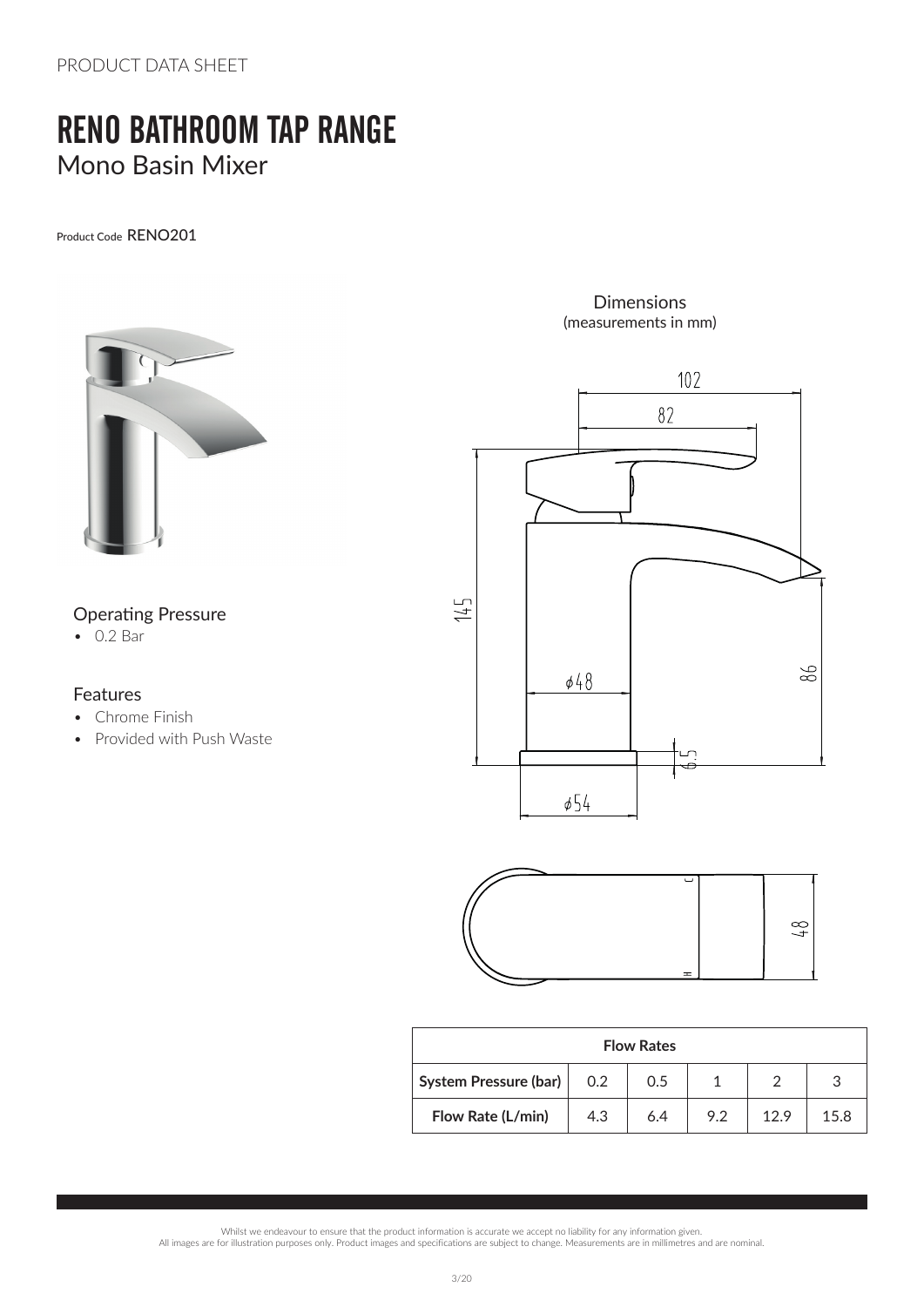PRODUCT DATA SHEFT

### RENO BATHROOM TAP RANGE Mini Mono Basin Mixer

Product Code RENO208



#### Operating Pressure

• 0.2 Bar

#### Features

- Chrome Finish
- Provided with Push Waste

Dimensions (measurements in mm)



| <b>Flow Rates</b>     |     |     |      |      |      |  |  |
|-----------------------|-----|-----|------|------|------|--|--|
| System Pressure (bar) | 0.2 | 0.5 |      |      |      |  |  |
| Flow Rate (L/min)     | 4.6 | 7.3 | 10.1 | 14.2 | 17 G |  |  |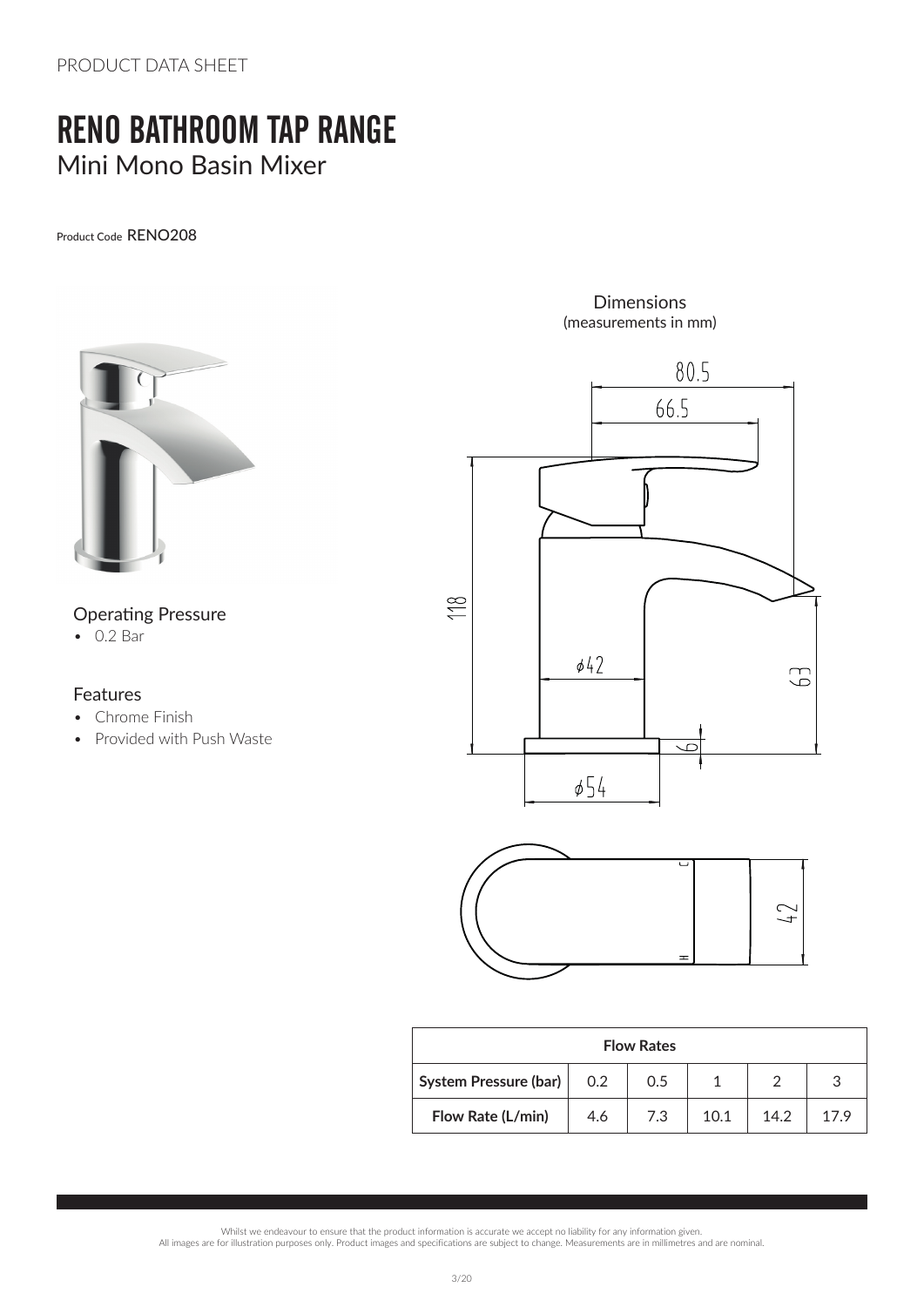PRODUCT DATA SHEET

# RENO BATHROOM TAP RANGE Bath Filler

Product Code RENO202



#### Features

• Chrome Finish



Dimensions

| <b>Flow Rates</b>            |     |      |      |      |      |  |
|------------------------------|-----|------|------|------|------|--|
| <b>System Pressure (bar)</b> | 0.2 | 0.5  |      |      | 3    |  |
| Flow Rate (L/min)            | 7.8 | 13.5 | 19.6 | 24.9 | 30.3 |  |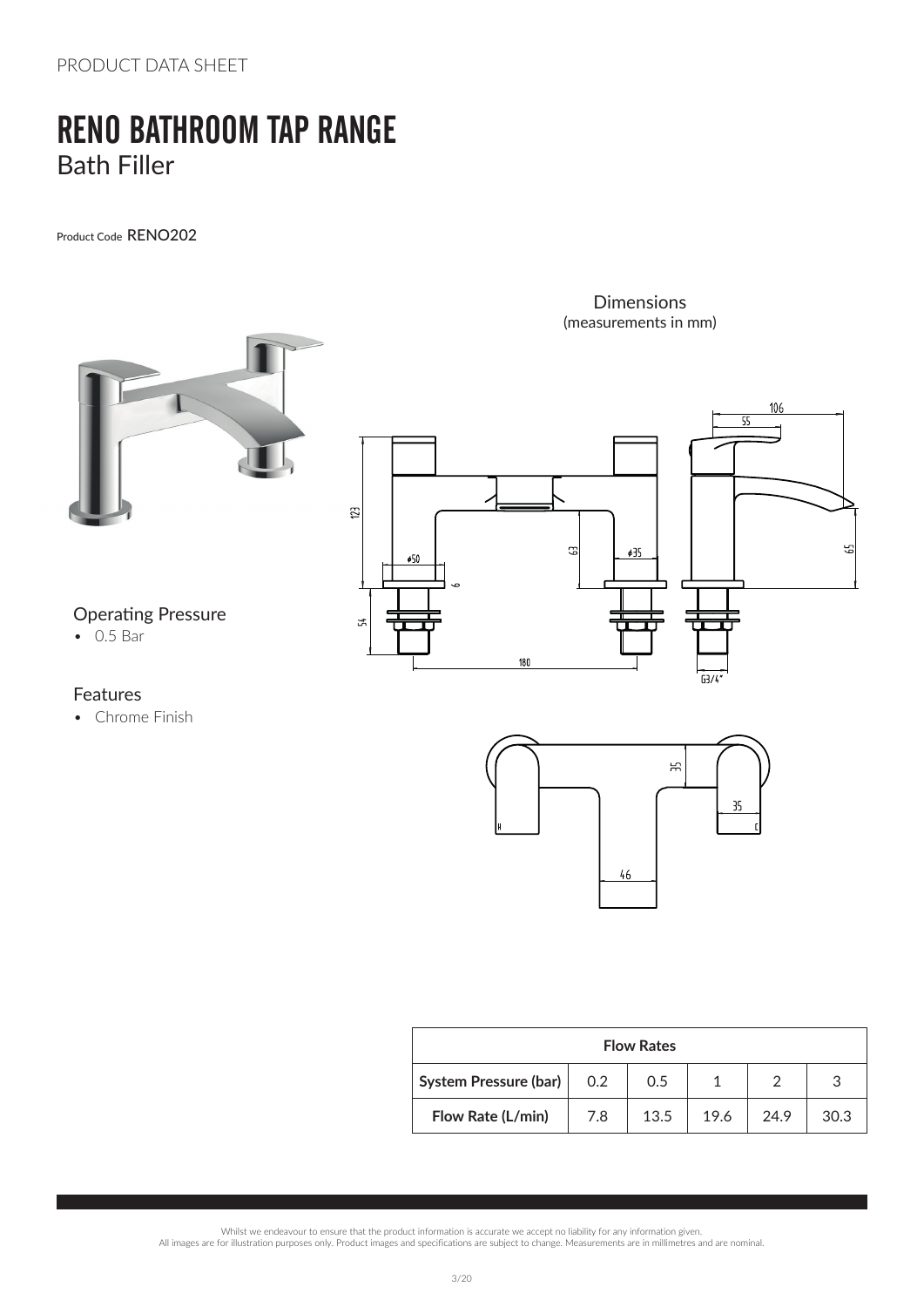# RENO BATHROOM TAP RANGE Bath Shower Mixer

Product Code RENO203



 $\sqrt{46}$ 

• Provided with shower kit and wall bracket

| <b>Flow Rates</b>     |     |      |      |      |      |  |
|-----------------------|-----|------|------|------|------|--|
| System Pressure (bar) | 0.2 | 0.5  |      |      |      |  |
| Flow Rate (L/min)     | 7.5 | 13.2 | 19.3 | 24.2 | 29.5 |  |

 $5/2$ 

 $\sqrt{10}$ 

 $\frac{1}{2}$ 

 $210$